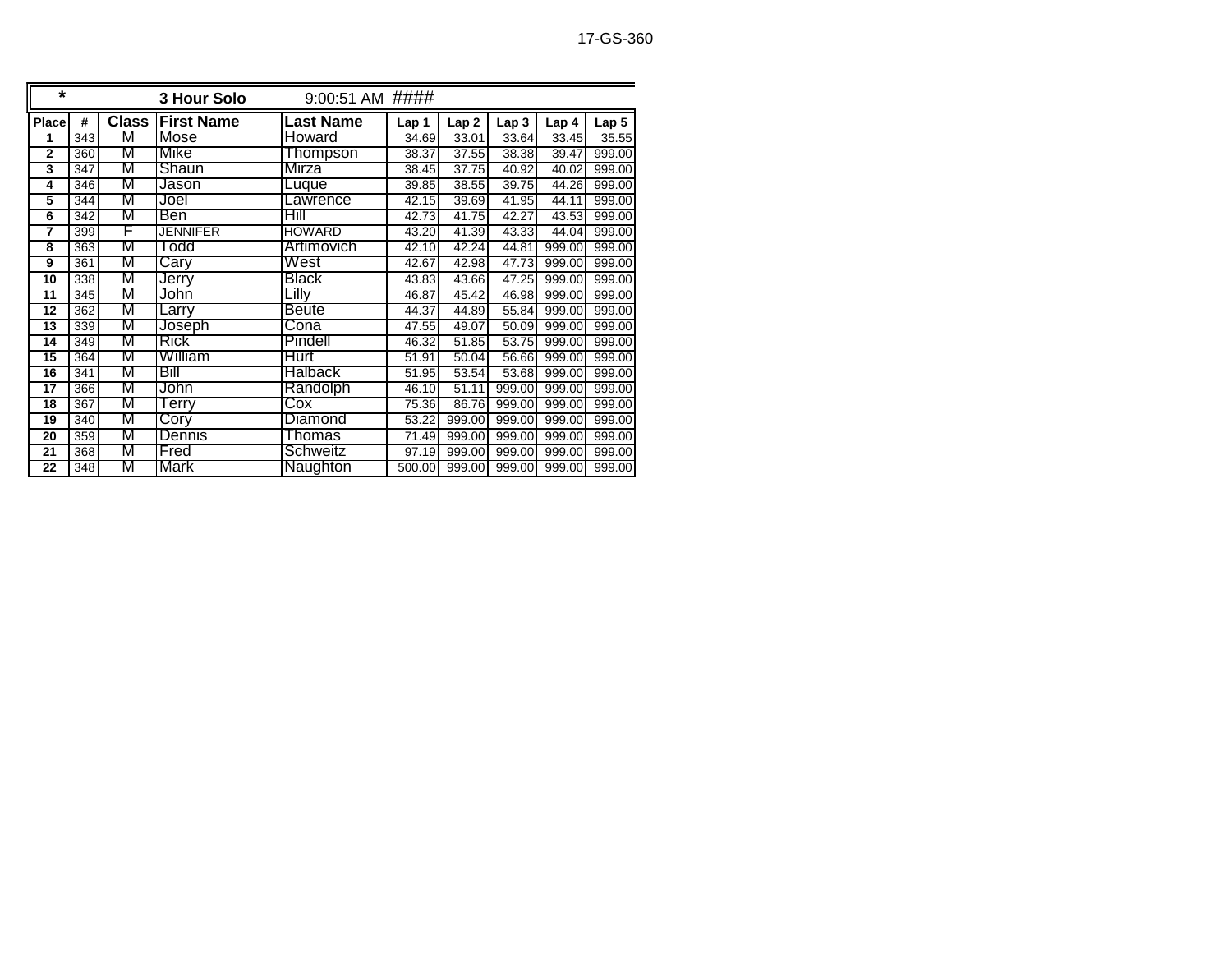| $\star$        |     |              | 2 Person Teams                                                    | $9:00:51$ AM ####                    |       |       |       |       |                  |       |        |                      |        |
|----------------|-----|--------------|-------------------------------------------------------------------|--------------------------------------|-------|-------|-------|-------|------------------|-------|--------|----------------------|--------|
| <b>Place</b>   | #   | <b>Class</b> | <b>Team Name</b>                                                  | <b>Names</b>                         | Lap 1 | Lap2  | Lap3  | Lap 4 | Lap <sub>5</sub> | Lap6  | Lap 7  | Lap <sub>8</sub>     | Lap 9  |
|                | 83  | <b>OPEN</b>  | Stradalli- Safetti                                                | Marco Raymond / Tom Stradalli        | 34.02 | 38.42 | 33.30 | 34.16 | 35.39            | 35.88 | 37.65  | 41.55                | 43.12  |
| $\mathbf{2}$   | 85  | <b>OPEN</b>  | Team Twentysixer                                                  | Mickey Garrett / Mike Kurek          | 35.29 | 34.64 | 35.34 | 35.31 | 38.09            | 37.11 | 41.29  | 36.87                | 42.95  |
| 3              | 77  | <b>OPEN</b>  | Mack Attack & the Yeti                                            | David Mackey / Mark Mondello         | 38.76 | 36.78 | 37.33 | 37.58 | 40.62            | 39.81 | 42.62  | 41.72                | 41.67  |
| 4              | 87  | <b>OPEN</b>  | Trails n Ales                                                     | Peter Rose / Nathan Dorante          | 37.04 | 39.36 | 36.93 | 41.32 | 39.63            | 42.57 | 40.38  | 42.39                | 39.66  |
| 5              | 88  | <b>OPEN</b>  | Who dose number two work for?                                     | Josh Frankenberry / Sean Walker      | 41.16 | 36.68 | 39.04 | 37.78 | 42.41            | 40.19 | 41.60  | 43.73                | 999.00 |
| 6              | 89  | <b>OPEN</b>  | <b>Yung Rippas</b>                                                | Logan Sepe / Brett Meade             | 38.85 | 37.86 | 37.62 | 38.90 | 38.77            | 44.23 | 41.55  | 49.05                | 999.00 |
| $\overline{7}$ | 74  | <b>OPEN</b>  | free fly/ Bomb Pop/ Team JJF/ Field Adam Russell / Andrew Hilling |                                      | 37.59 | 37.25 | 37.70 | 39.79 | 40.85            | 43.03 | 45.51  | 50.27                | 999.00 |
| 8              | 82  | <b>OPEN</b>  | shreddy 02/67                                                     | Patrick Romero / Ian Kelbert         | 39.70 | 37.95 | 40.18 | 40.00 | 42.82            | 44.02 | 43.24  | 44.52                | 999.00 |
| 9              | 76  | <b>OPEN</b>  | Jd & Pete                                                         | Peter Edwards / J Davis              | 38.71 | 42.44 | 37.67 | 42.98 | 39.31            | 46.05 | 41.88  | 46.39                | 999.00 |
| 10             | 161 | CO-ED        | <b>Bicycle Doctor</b>                                             | Anthony Libretti / Michelle Libretti | 38.74 | 42.03 | 37.09 | 43.89 | 38.97            | 45.74 | 43.27  | 49.34                | 999.00 |
| 11             | 79  | <b>OPEN</b>  | No Dirt Rodies                                                    | Peter Johnson / Tony Bielobocky      | 45.50 | 41.83 | 44.65 | 39.55 | 47.28            | 40.27 | 46.21  | 42.73                | 999.00 |
| 12             | 73  | <b>OPEN</b>  | <b>CLIPPIN' OUT</b>                                               | Zachary Pfeiffer / Matt Porter       | 42.12 | 44.42 | 41.06 | 44.14 | 42.93            | 45.90 | 44.11  | 46.51                | 999.00 |
| 13             | 162 | CO-ED        | <b>Team Hallett</b>                                               | Ryan Massey / Drew Hallett           | 46.23 | 41.12 | 44.43 | 42.89 | 47.90            | 44.91 | 50.88  | 999.00               | 999.00 |
| 14             | 86  | <b>OPEN</b>  | The Traveling Doucheberries!!                                     | Brian Church / Bill Jennings         | 43.41 | 47.25 | 42.40 | 46.96 | 44.55            | 50.16 | 45.57  | 999.00               | 999.00 |
| 15             | 80  | <b>OPEN</b>  | <b>Odyssey Adventure Club</b>                                     | Luke Waterman / Thomas Spelman       | 47.94 | 43.34 | 45.81 | 41.31 | 51.05            | 45.66 | 52.98  | 999.00               | 999.00 |
| 16             | 90  | <b>OPEN</b>  | <b>Blazers</b>                                                    | Peter Johnson / Casey Kinnel         | 46.53 | 43.53 | 43.22 | 46.10 | 47.20            | 49.33 | 54.62  | 999.00               | 999.00 |
| 17             | 67  | <b>OPEN</b>  | <b>BAMFS</b>                                                      | Troy Mayhew / Peter Davis            | 45.83 | 50.20 | 43.67 | 50.30 | 45.01            | 53.14 | 44.51  | 999.00               | 999.00 |
| 18             | 84  | <b>OPEN</b>  | <b>Team Steve</b>                                                 | Rik Spelmans / Steve Waterman        | 43.80 | 53.53 | 43.03 | 57.58 | 46.38            | 61.34 | 47.66  | 999.00               | 999.00 |
| 19             | 78  | <b>OPEN</b>  | <b>Niners</b>                                                     | Oscar Zuloaga / Ev Sch               | 46.22 | 39.08 | 44.55 | 40.97 | 47.78            | 45.52 | 999.00 | 999.00               | 999.00 |
| 20             | 163 | CO-ED        | Team 2112                                                         | Dawn Laido / Avo Laido               | 53.08 | 50.39 | 55.20 | 49.54 | 53.64            | 57.28 | 999.00 | 999.00               | 999.00 |
| 21             | 75  | <b>OPEN</b>  | Gliders                                                           | Jamison Turner / Jonah Luteran       | 47.74 | 46.11 | 66.58 | 48.45 | 59.02            | 51.23 |        | 999.00 999.00 999.00 |        |